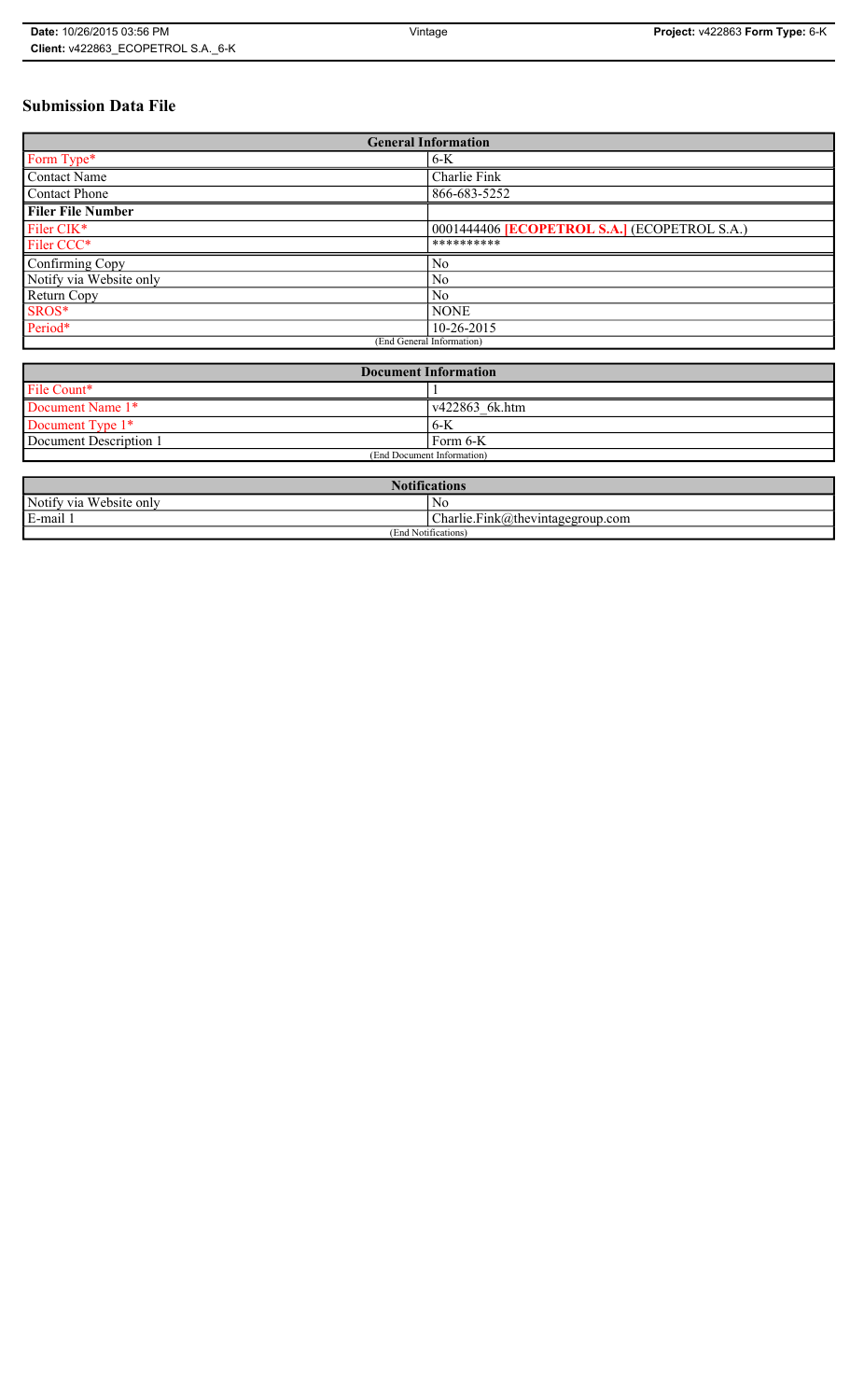#### **UNITED STATES SECURITIES AND EXCHANGE COMMISSION Washington, D.C. 20549**

### **FORM 6-K**

## **REPORT OF FOREIGN PRIVATE ISSUER PURSUANT TO RULE 13a-16 OR 15d-16 UNDER THE SECURITIES EXCHANGE ACT OF 1934**

For the month of October, 2015 Commission File Number 001-34175

ECOPETROL S.A.

(Exact name of registrant as specified in its charter)

N.A.

(Translation of registrant's name into English)

COLOMBIA

(Jurisdiction of incorporation or organization)

Carrera 13 No. 36 – 24

BOGOTA D.C. – COLOMBIA (Address of principal executive offices)

Indicate by check mark whether the registrant files or will file annual reports under cover of Form 20-F or Form 40-F.

Form 20-F  $\boxtimes$  Form 40-F  $\Box$ 

Indicate by check mark if the registrant is submitting the Form 6-K in paper as permitted by Regulation S-T Rule 101(b)(1)

Yes $\Box$  No  $\boxtimes$ 

Indicate by check mark if the registrant is submitting the Form 6-K in paper as permitted by Regulation S-T Rule 101(b)(7)

Yes $\Box$  No  $\boxtimes$ 

Indicate by check mark whether the registrant by furnishing the information contained in this form is also thereby furnishing the information to the Commission pursuant to Rule 12g3-2(b) under the Securities Exchange Act of 1934.

### Yes $\Box$  No  $\boxtimes$

If "Yes" is marked, indicate below the file number assigned to the registrant in connection with Rule 12g3-2(b): 82-  $N/A$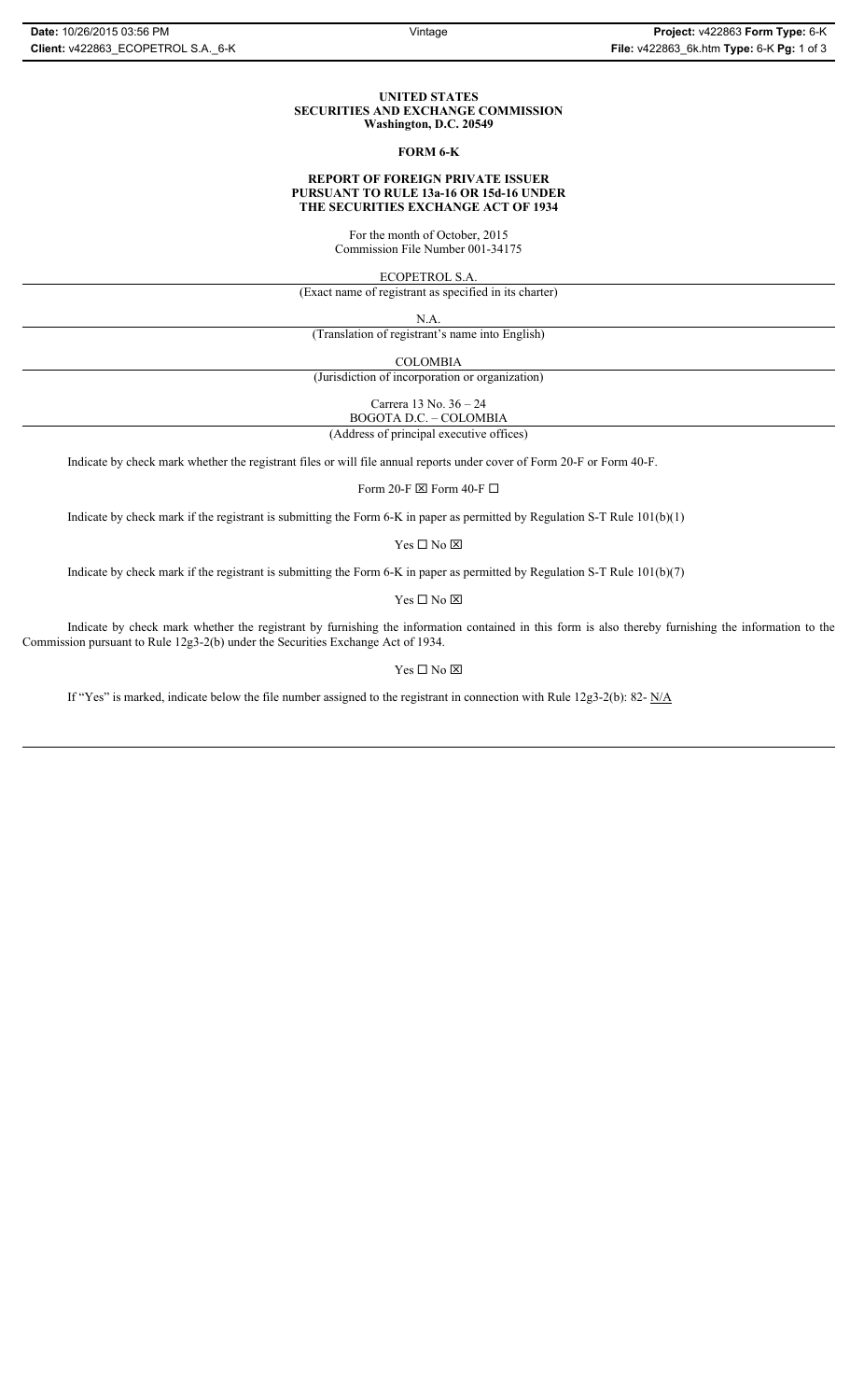#### **Ecopetrol Announces Decision on Operation of Rubiales Field**

Ecopetrol S.A. (BVC: ECOPETROL; NYSE: EC; TSX: ECP) hereby reports that, as decided by its Board of Directors, Ecopetrol will take over the operation of the Rubiales field following the conclusion of the Rubiales risk participation and Piriri joint venture contracts on June 30, 2016. These joint venture contracts were signed with Metapetroleum, an affiliate of Pacific Exploration & Production Corp.

The Company congratulates Pacific for the work it has done on the Rubiales field, which made it possible to convert this field into one of the most important in Colombia and the Americas.

Ecopetrol and Pacific will continue to jointly undertake activities and initiatives with the goal of optimizing operations, infrastructure and social responsibility endeavors in the production areas of Llanos Orientales.

Furthermore, they affirm their interest in building synergies to carry forward future projects that will generate value for the benefit of the two companies and for all Colombians.

## **Bogota, October 26, 2015**

-----------------------------------------

*Ecopetrol is the largest company in Colombia and is an integrated oil & gas company; it is among the top 50 oil companies in the world and among the four top ones in Latin America. Besides Colombia - where it generates over 60% of the national production - it has exploration and production activities in Brazil, Peru & the US (Gulf of Mexico). Ecopetrol owns the largest refinery in Colombia and most of the pipeline and multi-product pipeline network in the country, and is significantly increasing its participation in bio-fuels.*

*This release contains statements that may be considered forward looking statements within the meaning of Section 27A of the U.S. Securities Act of 1933 and Section 21E of the U.S. Securities Exchange Act of 1934. All forward-looking statements, whether made in this release or in future filings or press releases or orally, address matters that involve risks and uncertainties, including in respect of the Company's prospects for growth and its ongoing access to capital to fund the Company's business plan, among others. Consequently, changes in the following factors, among others, could cause actual results to differ materially from those included in the forward-looking statements: market prices of oil & gas, our exploration and production activities, market conditions, applicable regulations, the exchange rate, the Company's competitiveness and the performance of Colombia's economy and industry, to mention a few. We do not intend, and do not assume any obligation to update these forward-looking statements.*

# **For further information, please contact:**

**Head of Corporate Finance and Investor Relations** María Catalina Escobar Phone: (+571) 234 5190 E-mail: investors@ecopetrol.com.co

**Media Relations (Colombia)**  Jorge Mauricio Tellez Phone: + 571-234-4329 e-mail: mauricio.tellez@ecopetrol.com.co